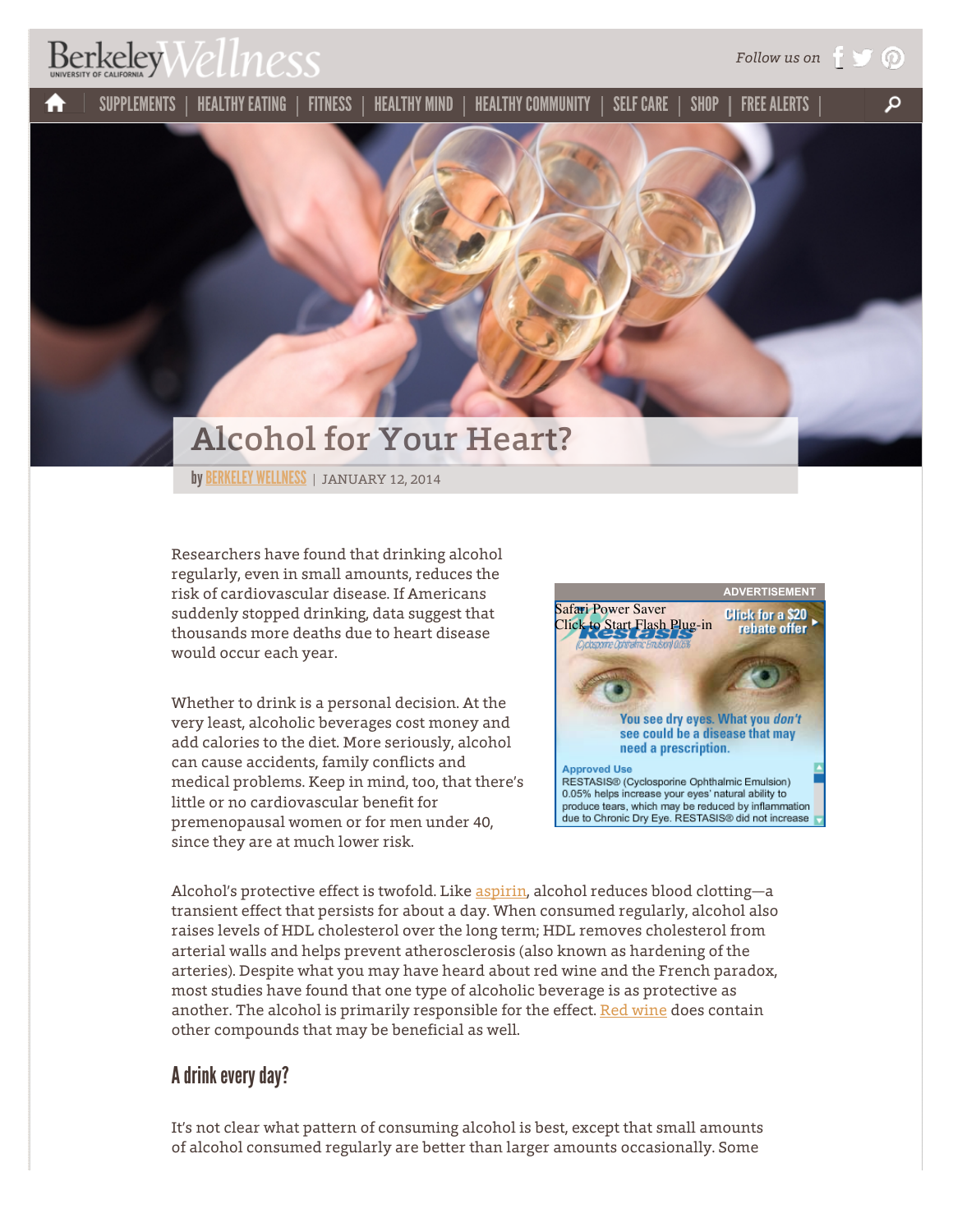research suggests that daily (or almost daily) drinking is best for the heart, while other studies suggest that drinking every other day is just as good. Some studies have found that all it takes is half a standard drink a day. Drinking with meals is preferable, since that slows the absorption of the alcohol. In addition, people who drink at meals are more likely to drink moderately.

[Moderate drinking](http://www.berkeleywellness.com/healthy-eating/food/article/alcohol-what-moderation-means) is the amount sufficient to confer heart benefits, while minimizing the dangers of heavier drinking. In the United States, this is generally defined as up to one drink a day for a woman, up to two for a man. (A "drink" is 5 ounces of wine, 12 ounces of beer or 1.5 ounces of 80-proof liquor, all of which contain about 14 grams of pure alcohol.) Women are advised to drink less than men, largely because they tend to be smaller and have proportionately more body fat and less body water than men (alcohol is diluted in body water). Thus, a given amount of alcohol will result in a higher blood level of alcohol in women and could cause more impairment.

The definition of moderation does differ from country to country. French authorities, for example, suggest up to three drinks daily for men and women. In Canada, the official recommendations about moderation vary from province to province. The definition of a standard drink also varies from country to country. Most governments, however, recommend abstinence for pregnant women or women trying to become pregnant. Alcohol can harm the fetus, and no one knows what amount, if any, is safe.

These are just guidelines, not rules, since a given amount of alcohol can affect people differently, depending on body size, age and other factors. Older people are affected more by alcohol, since their bodies don't process it as well. And alcohol doesn't mix well with many drugs older people take. Thus, many governments recommend that people over 65 drink less than the official guidelines. Also, drinking patterns matter. Heavy drinking, even confined to special occasions, is dangerous.

## Does moderate drinking pose health risks?

The serious health risks come mostly from heavy drinking: alcoholism, heart and liver disease, hypertension, certain cancers (of the breast, mouth, esophagus, larynx, liver and colon, for instance), osteoporosis, and car crashes and other accidents. But even moderate drinking can affect coordination and impair your ability to drive, operate machinery or swim. It also slightly increases the risk of breast and some other cancers; the combination of smoking and drinking multiplies the risk of oral cancers. Some people should not drink at all, including children, pregnant or breastfeeding women, people who cannot drink moderately and/or are at high risk for alcoholism, those with certain medical conditions and those taking medications that interact with alcohol.



*[aging](http://www.berkeleywellness.com/aging) [alcohol](http://www.berkeleywellness.com/alcohol) [heart health](http://www.berkeleywellness.com/heart-health)*